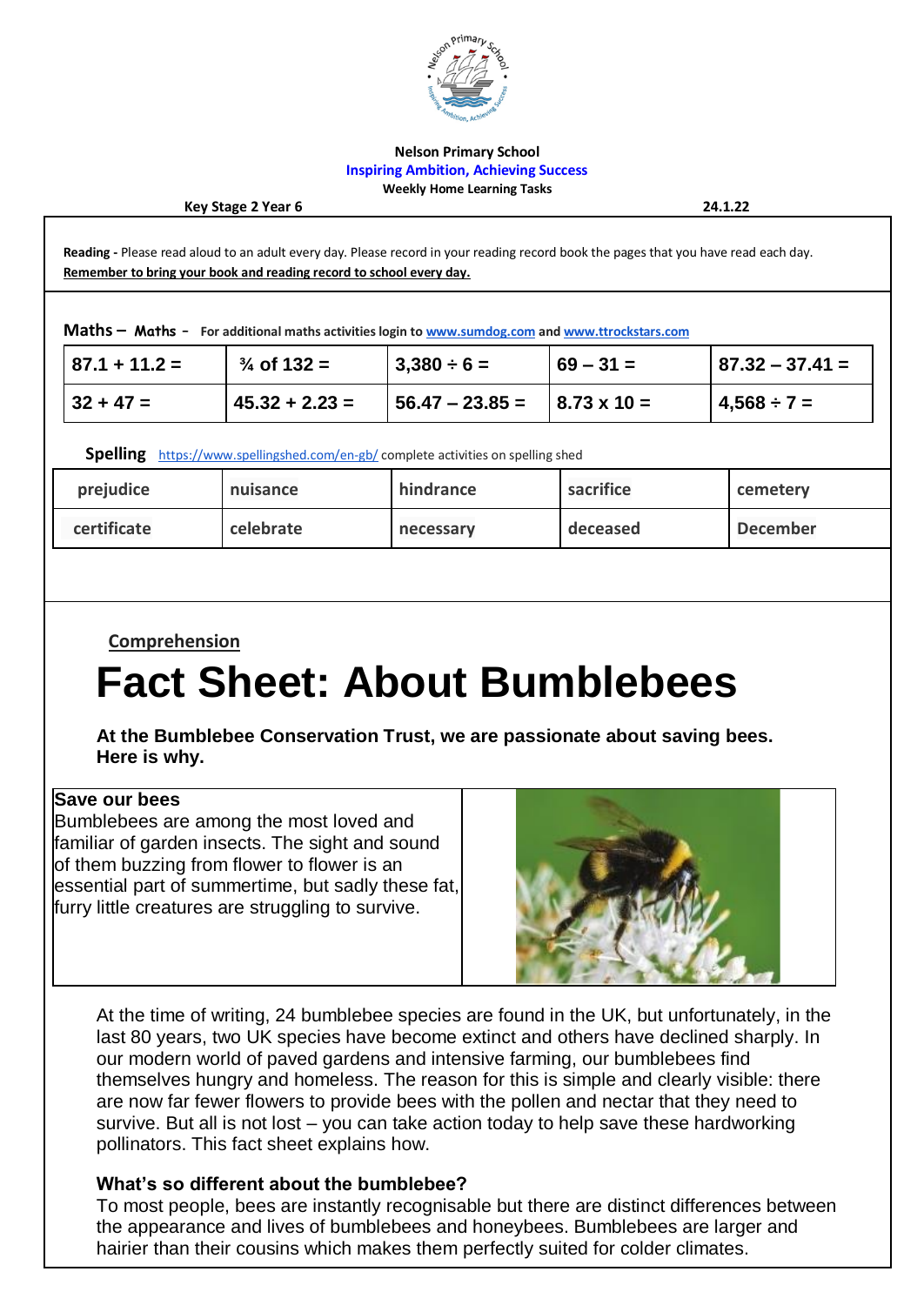Bumblebee nests are small and they do not store large quantities of honey, so their extra furry coat allows them to venture out on cold days to collect pollen and nectar when honeybees stay inside.

### **Don't 'bee' confused**

Don't confuse bumblebees with wasps. Bumblebees do not swarm and are not aggressive. Only female bumblebees can sting and they will only do so if they feel very threatened. Bumblebees will never interrupt your picnic or steal your sandwiches!



#### **Buzz pollination**

Only bumblebees are capable of buzz pollination. This is when the bee grabs the flower and produces a high-pitched buzz. This releases pollen that would otherwise stay trapped inside. Key ingredients in our diet such as tomatoes are pollinated in this way. Many other common foods such as beans and peas would also be harder to produce and much more expensive without British bumblebees.

### **Did you know that bumblebees have smelly feet?**

Well they do and they're quite useful! After feeding, they leave a scent on the flower which lets other bumblebees know to avoid wasting energy landing – the flower will contain very little nectar or pollen.

#### **Things you can do to help**

Bumblebees help pollinate plants in more than one million acres of British gardens and the flowers they find can be a lifeline for them. No matter how small your garden, you can help to save the sound of summer by providing lots of bee-friendly flowers throughout the year. By 'bee-friendly' we mean flowers that are rich in pollen and nectar. Many ornamental plants that are commonly found in British gardens, such as pansies and begonias, are of no value to wildlife. These decorative and colourful flowers often produce little pollen or nectar. However, there are hundreds of beautiful flowers that do offer these rewards, including foxgloves, lavender, geraniums, herbs and wild roses that you can add to your garden.

## **Why not try planting these?**

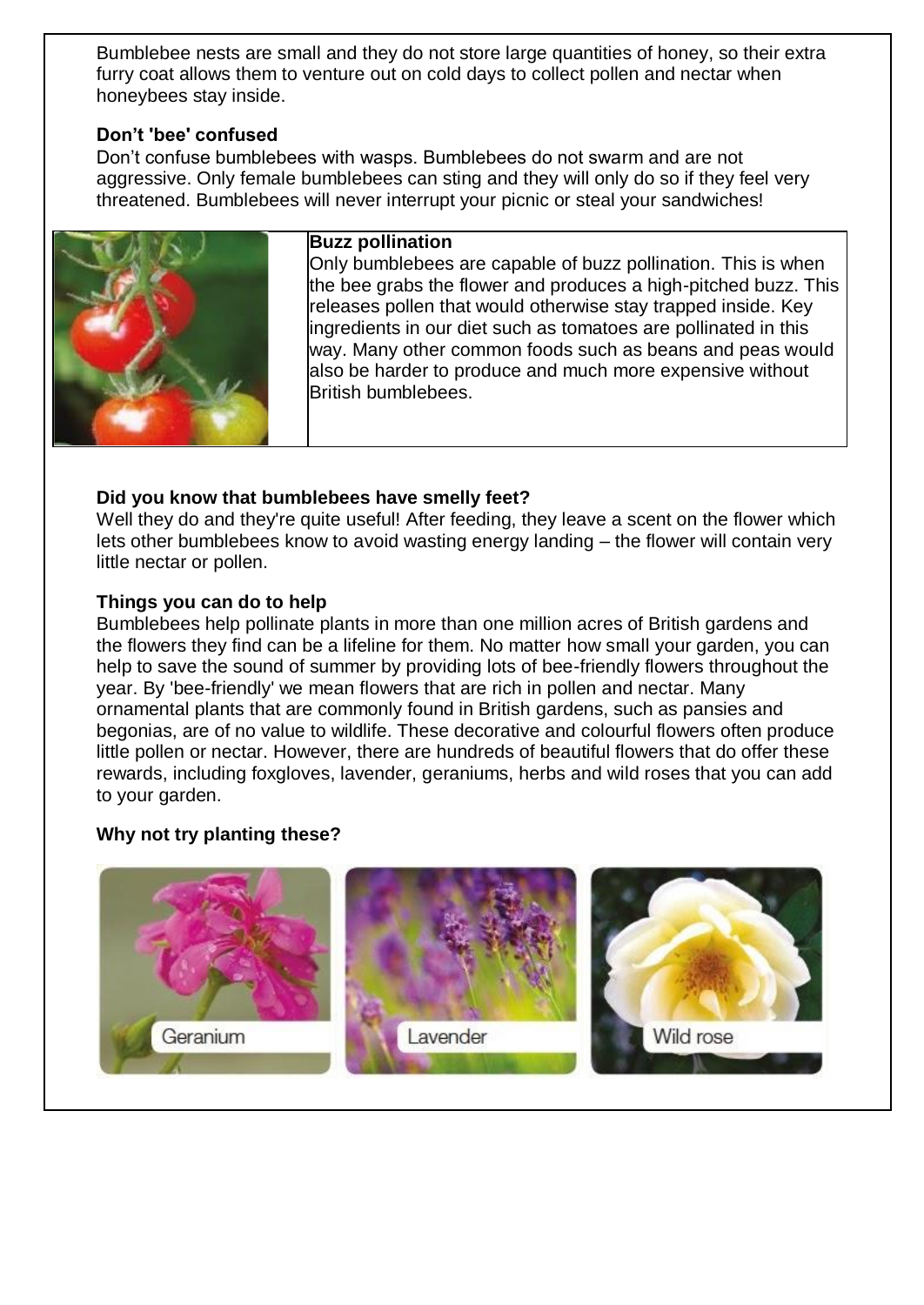# **Energy drink for bees**

If you find a stranded or sleepy bumblebee, you can help to boost its energy levels with a simple sugar and water mix. Mix equal parts white sugar and warm water then pour into a small container or sponge. Place both the bee and the artificial nectar near to some flowers.



#### **Act now**

You can also help by supporting our work to conserve bumblebee habitats and raise public awareness. There are various ways to show your support including volunteering, fundraising and becoming a member of the Bumblebee Conservation Trust. For more information on all of the above, including access to our Bee Kind gardening web page, visit: **www.bumblebeeconservation.org**

Look at the section headed: *Save our bees.*

Complete the table below with **one** piece of evidence from the leaflet to support each statement.

|                                                                          | <b>Evidence</b> |  |
|--------------------------------------------------------------------------|-----------------|--|
| <b>The Bumblebee Conservation</b><br><b>Trust is worried about bees.</b> |                 |  |
| The leaflet makes readers feel<br>hopeful for bumblebees.                |                 |  |

2 marks

1 mark

3. *In our modern world of paved gardens and intensive farming, our bumblebees find themselves hungry and homeless.*

This suggests that…

|                                             | Tick one. |
|---------------------------------------------|-----------|
| farming has helped bees.                    |           |
| paved gardens are attractive.               |           |
| bees are good at finding their way.         |           |
| bees have only started struggling recently. |           |